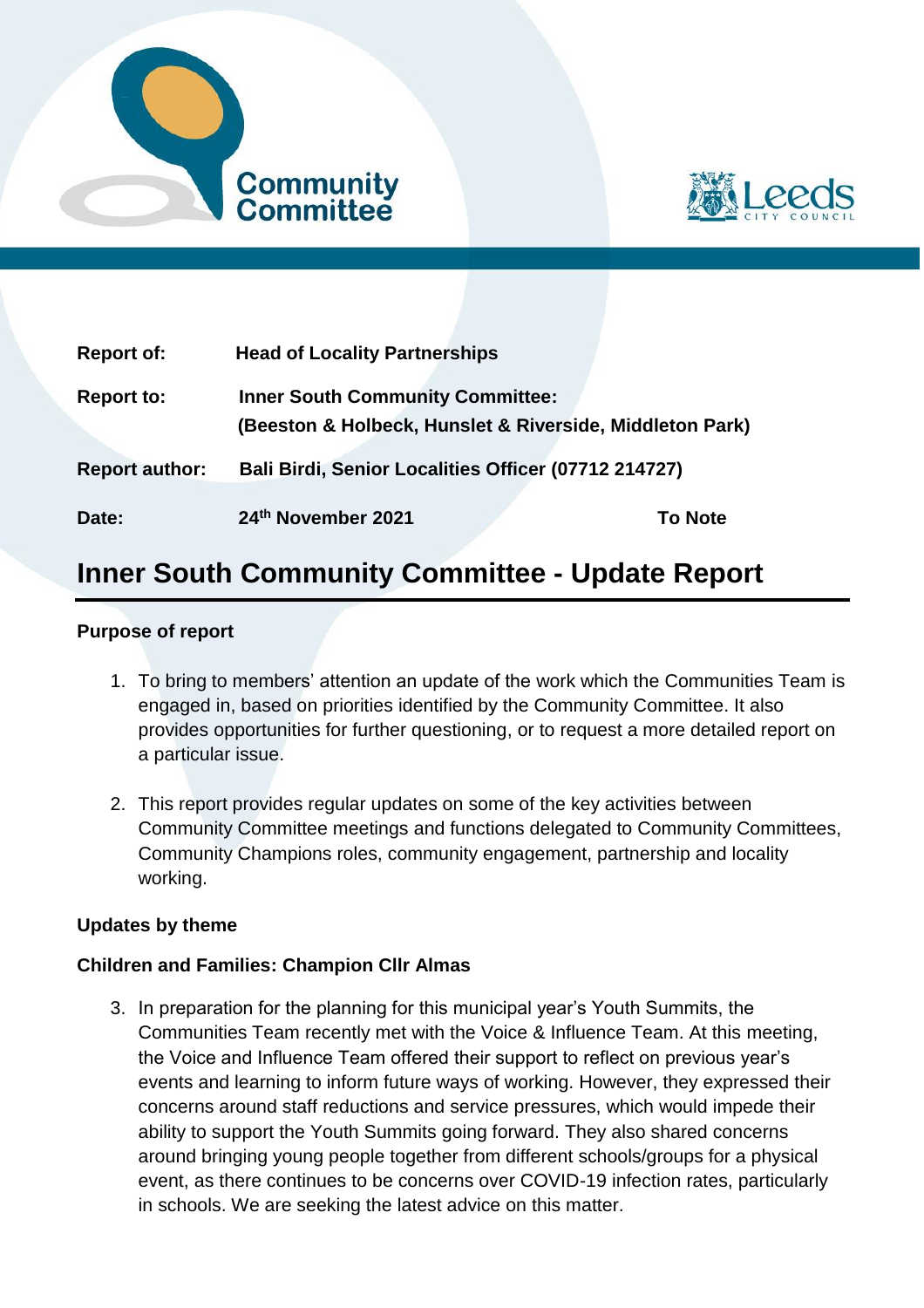4. A Children's and Families Sub Group meeting has a provisional date booked in for the 29th November 2021, to enable further discussions to take place, in light of this information.

# **Environment and Community Safety: Champions Cllr Gabriel (Environment) & Cllr Iqbal (Community Safety)**

- 5. The Inner South Environmental and Community Safety Sub Group met via MS Teams on 5th October 2021.
- 6. A discussion took place on various issues including anti-social behaviour and rough sleeping, which were fed in to LASBT. As we were leading up to Bonfire Night, a conversation also took place on the strategy that Housing Leeds would be implementing to tackle issues with anti-social behaviour on housing land, including removal of combustible materials over this period.
- 7. Parks & Countryside provided an update on tree planting and the creation of a woodland site in the Middleton Park ward, where various sites have been identified. All the woodland creation elements have been accepted as part of the White Rose Forest Delivery Pathway and will acquire external funding. An Environmental Impact Assessment is currently being prepared, which is a legal requirement and officers from the Forestry Commission have been invited to attend a site meeting to discuss the project in detail before the Environmental Impact Assessment is submitted in October.
- 8. The Selective Licensing Team gave an update on the visits that have been conducted throughout the Selective Licensing Scheme, as officers are now mopping up the last remaining properties to be inspected. The team have managed to inspect 1,000 houses and have made some significant improvements to homes. They have also offered other support to tenants, such as signposting to other organisations and agencies, including providing information on how to access benefits.
- 9. Waste Management provided an update on their brand-new depot which is being built at the back of the RERF facility. This three-story building will be ready for spring of 2022 and has been purpose built and designed. Work is also due to start in the near future on a piece of work called the 'route review', meaning that the whole of the city will have their bin routes looked at.

# **Health & Wellbeing and Adult Social Care: Champion Role (Vacant) & Chair of Health & Wellbeing Sub Group Cllr Burke**

10.Health & Wellbeing Sub Group planning meetings have taken place and terms of reference for the group have now been officially agreed. Another sub group meeting will be arranged in the near future and conversations will start around the possibility of ring fencing some monies via the Community Committee, to focus on key health and wellbeing themes (mental health & wellbeing and Vitamin D promotion), identified via Public Health but also as a result of localised conversations with communities in Inner South, through various engagement activities.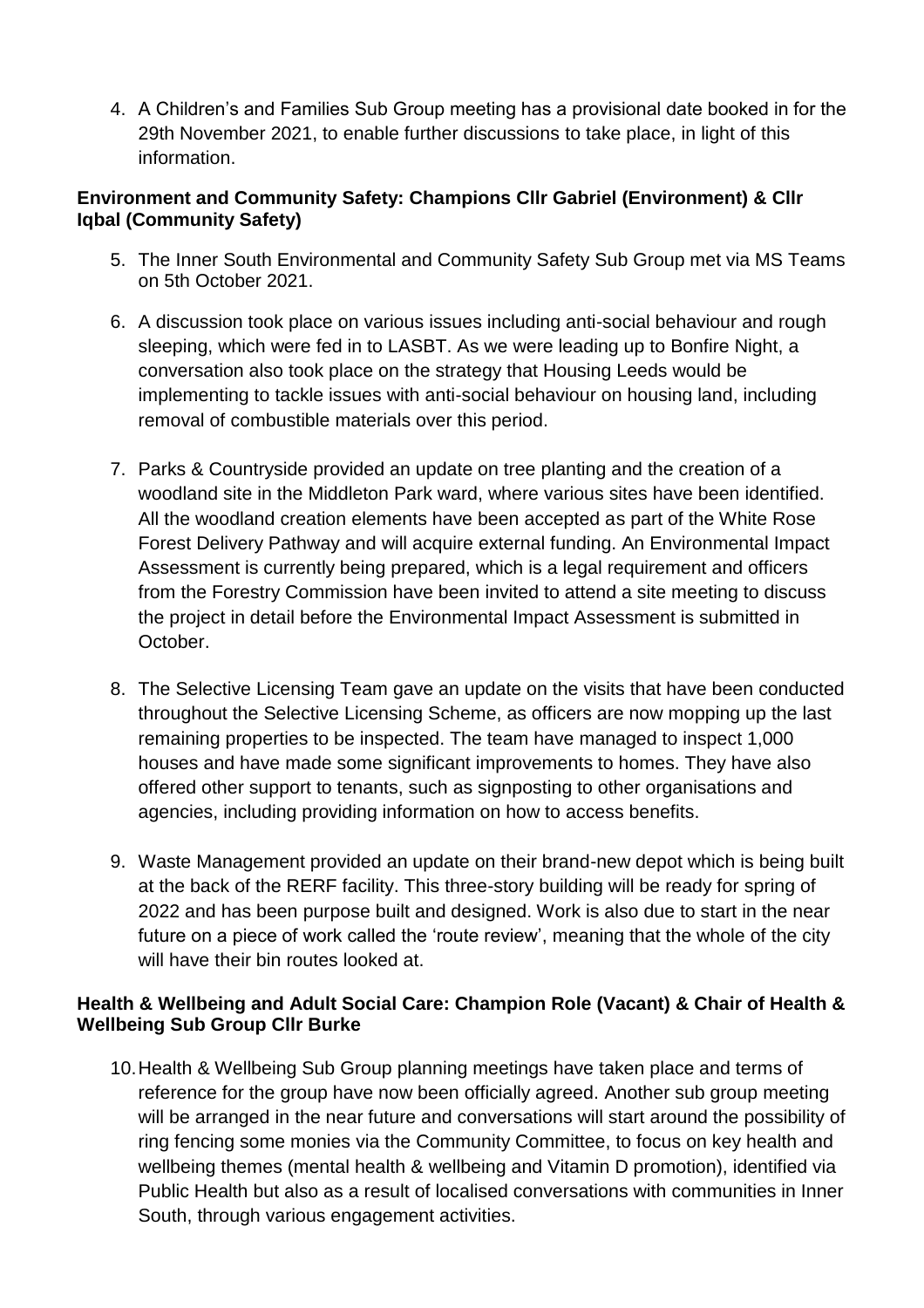- 11.The first engagement activities looks likely to be around Vitamin D promotion, delivered via a leaflet that can be distributed to organisations such as churches, community groups, local supermarkets, as well as via mailing lists and social media.
- 12.These engagement activities will require volunteers to get involved, as the aim is that these activities will also include providing samples of Vitamin D 'gummies' at fetes and events to promote this important message. Informal conversations will also take place around health and wellbeing that will allow the sub group to discuss and focus on other key themes that have been identified through these activities.

# **COVID-19 Focused Work**

- 13.Public Health is continuing to focus its work on reducing or eliminating the barriers some communities face in accessing COVID-19 vaccinations, alongside work to support 'Living with COVID-19'.
- 14.An analysis of vaccine uptake revealed several areas with lower uptake, so Public Health are now looking at measures to assist with some of these access barriers including, locating pop-up vaccination sites in community places situated near the residential areas of concern and pop-up women's only vaccine sites, in partnership with Asha.
- 15.Focused work on exploring the needs of the community to support living with COVID-19 has commenced and will feed into discussions on how to maintain COVID-19 safety. The testing centres at St Georges Centre and Rowland Road Working Men's Club continue to be used by the community and is being closely monitored.

# **Better Together**

- 16.The Better Together providers are now delivering an enhanced model of support using a combination of COVID-19 related support for those in greatest need, as well as providing group provision, community engagement and outreach.
- 17.Overall 198 people engaged with Better Together group provision, with 25 different groups running over the past quarter. The groups tended to be physical activity based, friendship groups or art and craft groups, with an average attendance of 8 people per group (a mixture of face to face and digital groups). The Better Together providers are continuing as the lead provider for the Inner South Test and Trace Service.

# **Your Space**

18.Quarterly figures are due for submission at the end of October and will be reported with the next community committee report.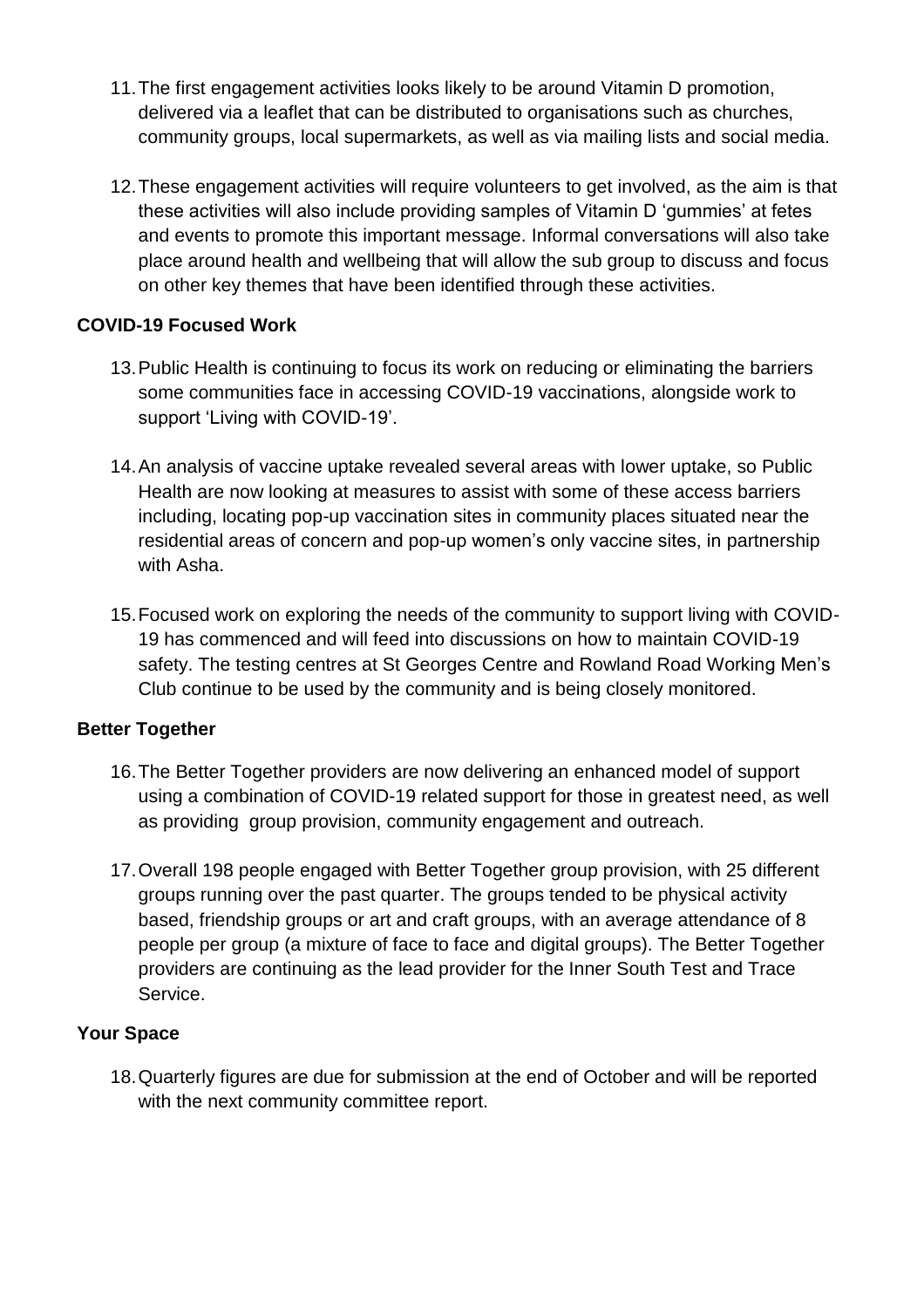# **Beeston & Middleton Local Care Partnership**

# **The Digital Health Hub Group**

19.The Digital Health Hub Group are pushing forward in their plans and are supporting the work with the successful organisations.

# **The Mental Health and Wellbeing Group**

20.The Mental Health and Wellbeing Group met for its first face to face meeting on the 20<sup>th</sup> October, where the members of the group took part in a workshop using a population health management approach.

# **The Health Inequalities Bid Group**

21.The Health Inequalities Bid Group is continuing, with new links made and leaflets distributed. Several groups are now running with the aim of increasing confidence and identifying training i.e. 'Coffee and Connect' morning at Holbeck Together.

# **The Big Leeds Chat**

- 22.The Big Leeds Chat came to Beeston Festival to talk to people about how the past 18 months have felt for everyone; what could improve their health and wellbeing and what would make Beeston a healthy, happy place to live. 63 conversations were recorded over the day and the data will now be analysed by Healthwatch who will provide a Beeston and Middleton Local Care Partnership summary, however preliminary analysis has shown a mixture of positive and negative experiences of living through the pandemic.
- 23.Issues raised included finance, bereavement, stress and mental health. People generally thought having access to free healthy activities would improve their health, suggesting dance nights, board and card games nights, as well as physical activities. These were repeated when asked for suggestions on making Beeston a healthier and happier place to live, alongside more family activities and specific youth activities.

# **COVID-19 Grants**

- 24.The Public Health COVID-19 grants aim to ensure that COVID-19 messages and support are targeted at those at increased risk and mortality from infection. They support local community groups to connect safely and promote vaccine uptake, testing and support for isolating if needed.
- 25.The distribution of the grants have been led by Forum Central (in a consortia that includes Voluntary Action Leeds, Healthwatch and Leeds Community Foundation). Community Champions have been empowered to deliver and develop evidencebased messages and keep people connected during the pandemic and they have been able to quickly adapt to trends and communicate key messages through innovative and effective approaches.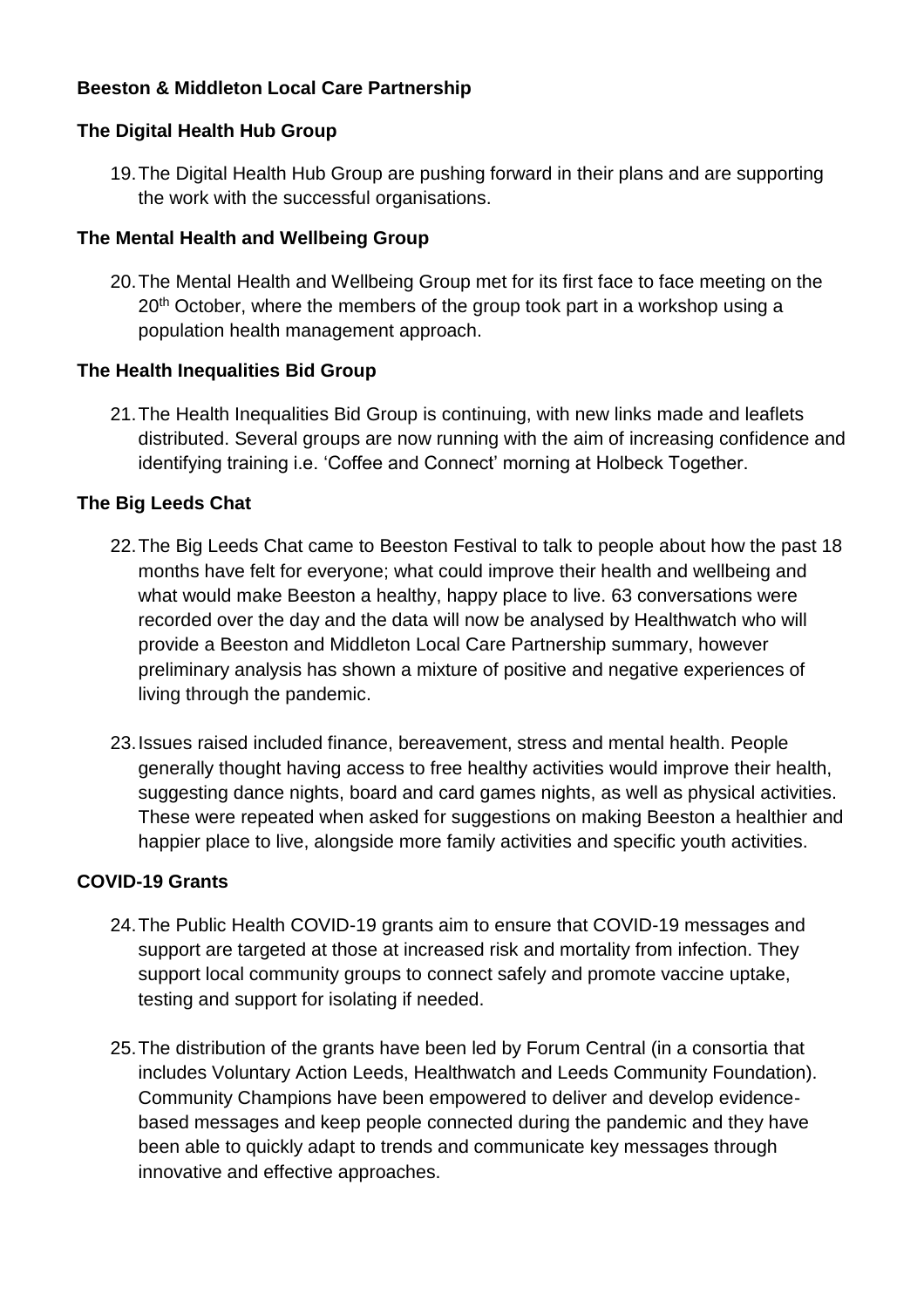- 26.The COVID-19 grants have focussed on reducing health inequalities, targeting those at increased risk from infection and increasing vaccination uptake. There has been some consistent challenges, which the grants have tried to address; challenges around accessing accurate, appropriate and accessible information, financial issues, ability to isolate, social isolation and boredom, mental health and concerns about changes to restrictions.
- 27.Larger grants were made available to local Inner South Neighbourhood Networks and other local organisations such as; Belle Isle Senior Action, Middleton Elderly Aid, Hamara, Holbeck Together and MHA Communities South Leeds, to deliver specific work with older people in the community. In terms of COVID-19 small grants, a number of local organisations have been funded; Ciaran Bingham Foundation Trust, Health for All and DAZL.

# **COVID-19 Community Champions**

- 28.Registration is still open for the COVID-19 Community Champions project on Be Collective: [https://bit.ly/3cdmtpN.](https://bit.ly/3cdmtpN) Leeds City Council are working in partnership with Voluntary Action Leeds, Forum Central and Hamara to deliver the COVID-19 Community Champions, so are looking for people who live or work in Leeds who want to support their friends, family, neighbours and community to have the information about COVID-19 vaccines. The aim is to work with a diverse range of community champions who are keen to get involved, whether they are already an active volunteer for an organisation, or are new to volunteering. You can read more about the role of Community Champions [here.](https://drive.google.com/file/d/1lfJhLg1pP9IMyEV61pixF9zzfKELV_mk/view?usp=sharing)
- 29.If you have any questions, please get in touch with us by emailing: [communitychampions@leeds.gov.uk](mailto:communitychampions@leeds.gov.uk)

# **Winter Planning**

- Public Health takes a life course approach and aims to increase the effectiveness of interventions throughout a person's life. It focuses on a healthy start and targets people at critical periods when they are more vulnerable to the effects of cold weather e.g. pregnancy and older age. Cold weather presents risks to certain groups as listed below but living with COVID-19 can add and pose additional risk to those who are clinically and socially vulnerable, including:
	- pregnant women
	- people living with frailty
	- people with long term conditions
	- those who are extremely clinically vulnerable
	- children under the age of 5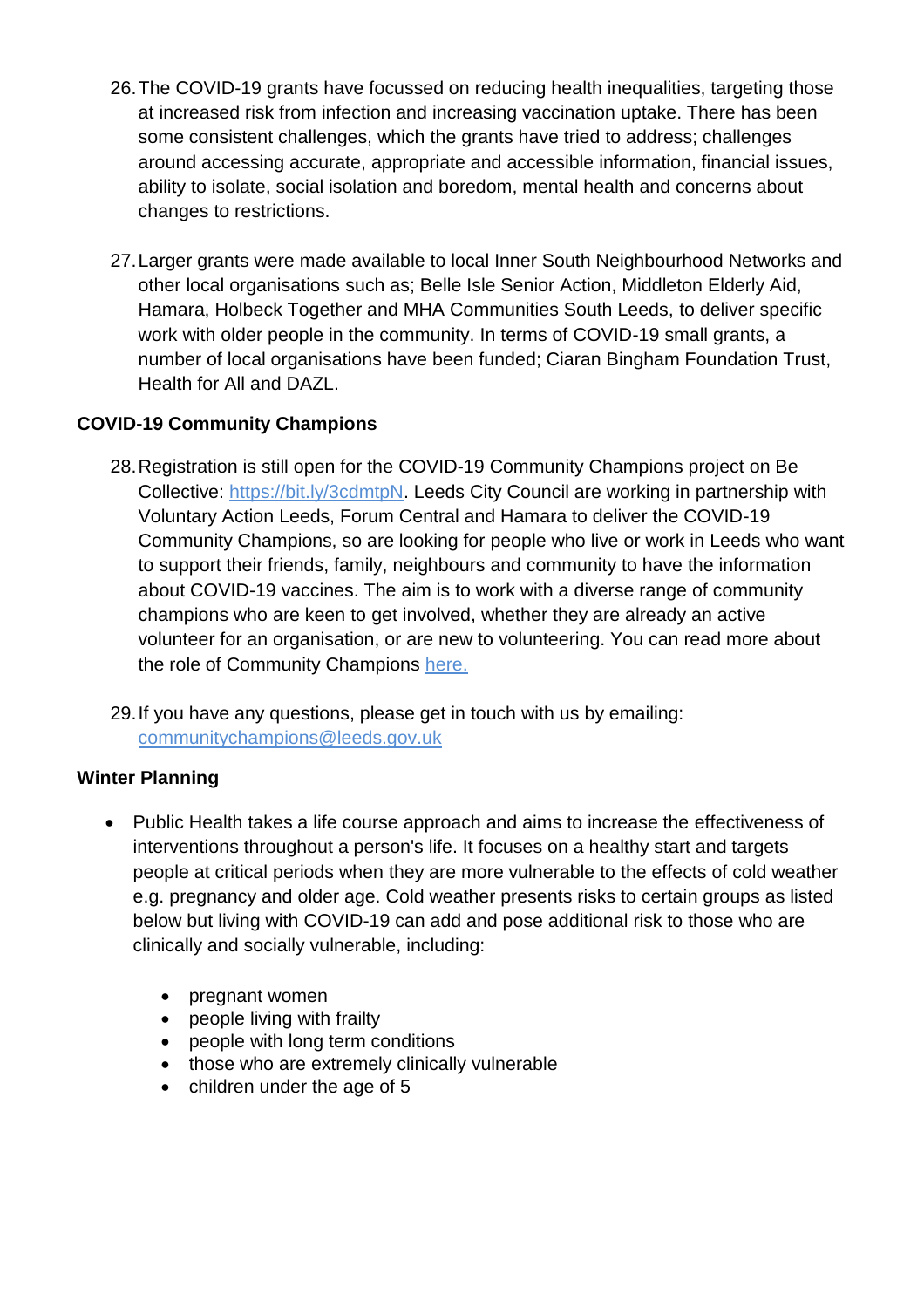# **Becoming a Workforce Winter Friend**

 Anybody working or volunteering in Leeds is encouraged to familiarise themselves with the 9 evidence based, high impact interventions to support their colleagues, service users, friends and families stay safe. A short animation programme is being refreshed for 2021 and is due to be launched mid-November. It includes information and signposting for Influenza vaccines (being updated to include COVID-19), checking medications, keeping your home warm, physical activity, hot food and drink and social connectedness.

# **Winter Wellbeing Checklists**

30.To support winter friends and the wider workforce to have proactive conversations about winter, [Winter Wellbeing Checklists](https://www.leeds.gov.uk/phrc/public-health-training/winter-wellbeing-checklists) are available for adults and for children and families. They are a useful tool to help those 'at risk' of illness due to cold weather.

# **Community Engagement: Beeston & Holbeck**

#### **Beeston Festival**

31.Beeston Festival took place on Saturday 18th September 2021 and members of the Communities Team were in attendance enjoying the sights, sounds and smells of a brilliant community event, whilst attempting to get attendees to participate in a quick survey which was designed to get a feel of what people thought of their local neighbourhood. 25 responses were obtained and the Communities Team also used the opportunity to advertise local residents groups and encouraged people to provide their details so that they could pass these on to other relevant groups, in an effort to help bring like-minded people together. The analysis of the questionnaire results will be made available in due course.

#### **Holbeck Core Group**

- 32. The Holbeck Core Group met on the 7<sup>th</sup> October 2021 and gave partners an opportunity to update on work and initiatives that had been progressing in the area. A presentation was delivered by colleagues from Active Leeds about the Get Set Leeds Local Project and the Active Through Football Initiative.
- 33.Customer Service colleagues informed they were now reconvening a full service at Dewsbury Road Community Hub, following the restrictions that had been imposed due to COVID-19. They will also be introducing longer opening hours from the 1st November, opening from 9am to 7pm over 4 days a week, Monday to Thursday.
- 34."The Get Online Week" which is an annual digital inclusion campaign will be celebrated at the hub from the  $18<sup>th</sup>$  October. The campaign will be supported by reintegrating digital sessions for service users who are wanting to apply for jobs and learn digital skills.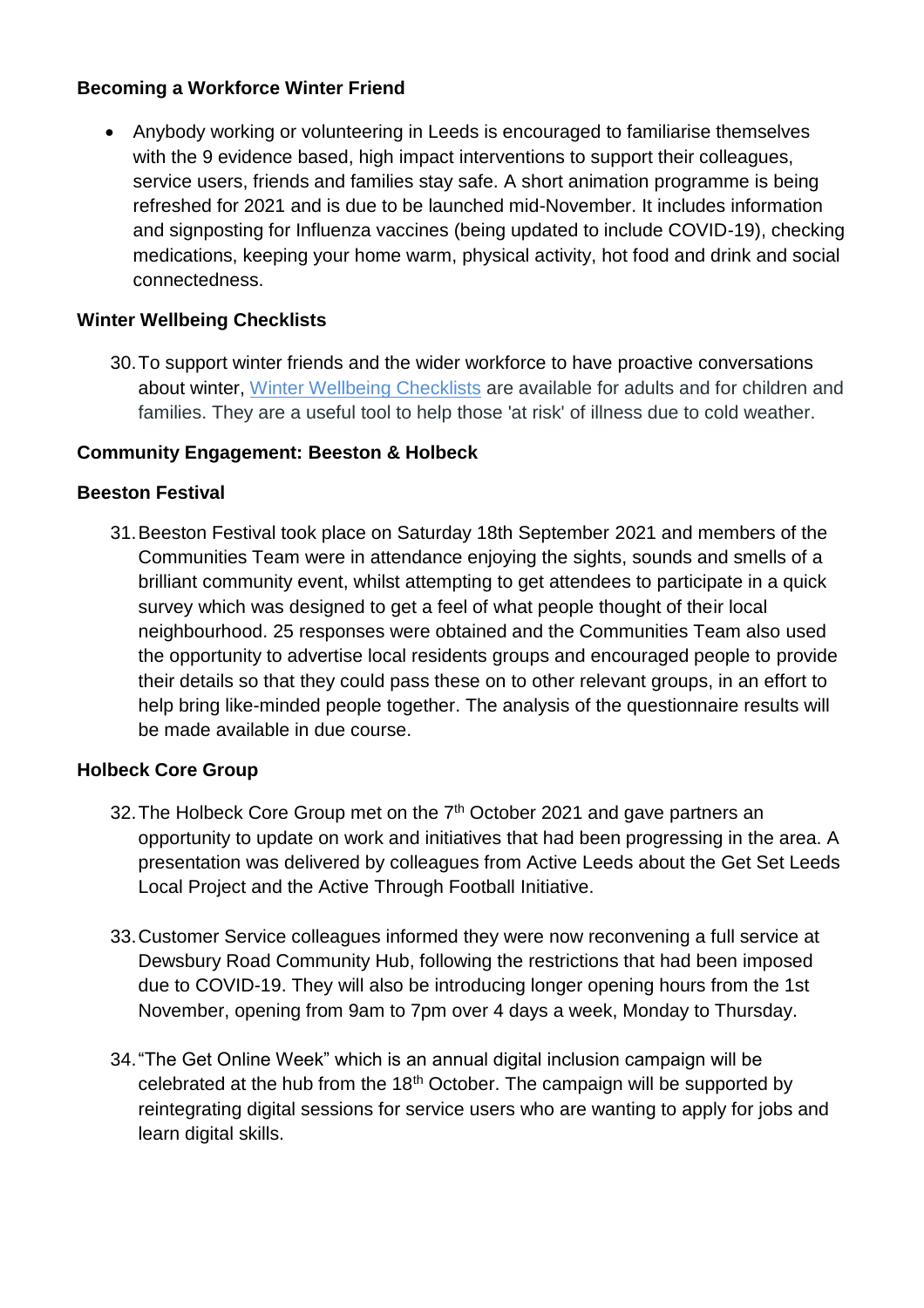- 35.The £3.7million Group Repair Scheme which sets to improve homes in the Recreations, has started working on 142 back-to-back properties. The scheme which is being managed by the Private Sector Housing Team will make improvements to roofs, windows, doors and undertake other energy efficiency works to help make homes safer and warmer.
- 36.Highways provided an update on the £1 million Streets for People Project that was being developed to make improvements to the street scene in the Recreations area of the priority neighbourhood. Following a series of drop in engagement events, residents' views have been taken into account to develop the scheme further. The next stage is to undertake a letter drop to households as part of the consultation proposals.

# **Community Engagement: Hunslet & Riverside**

- 37.Ward Member and officer engagement at residents forums, tenants and residents associations, member surgeries and consultations have led to positive projects and initiatives including:
	- 22 damaged litter bins replaced
	- Beeston Hill Wombles launched
	- Hunslet Carr Wombles launched
	- Supporting community litter picking groups
	- Love Where You Live schemes underway
	- Friends of Brickfield Action Group
	- New community litter pick kits
	- Dewsbury Road improvements
	- Clearance of a significant number of blocked gullies at Beeston Hill/Hunslet
	- 14 defibrillators installed with the final location currently awaiting installation
	- Supporting voluntary, community sector network for the ward

# **Play Streets Enablement Project: Beeston & Holbeck and Hunslet & Riverside**

- 38.Play Streets offer a space for play for children on their own street, for a couple of hours, usually once a month, using a temporary traffic order to limit vehicular traffic. Play Streets are led by residents and managed by volunteers and the ethos of the Play Streets Enablement Project is to engage directly with locally trusted organisations, to facilitate links with residents who may be interested in organising Play Streets and would benefit from support to do so.
- 39.The project has been developed by the Public Health Children and Families Team at Leeds City Council, using funding from the Physical Activity Ambition/Get Set Leeds Fund, with a completion date of December 2021.
- 40.There are now 6 regular Play Streets in the Beeston & Holbeck and Hunslet and Riverside wards as a result of this project at the following locations: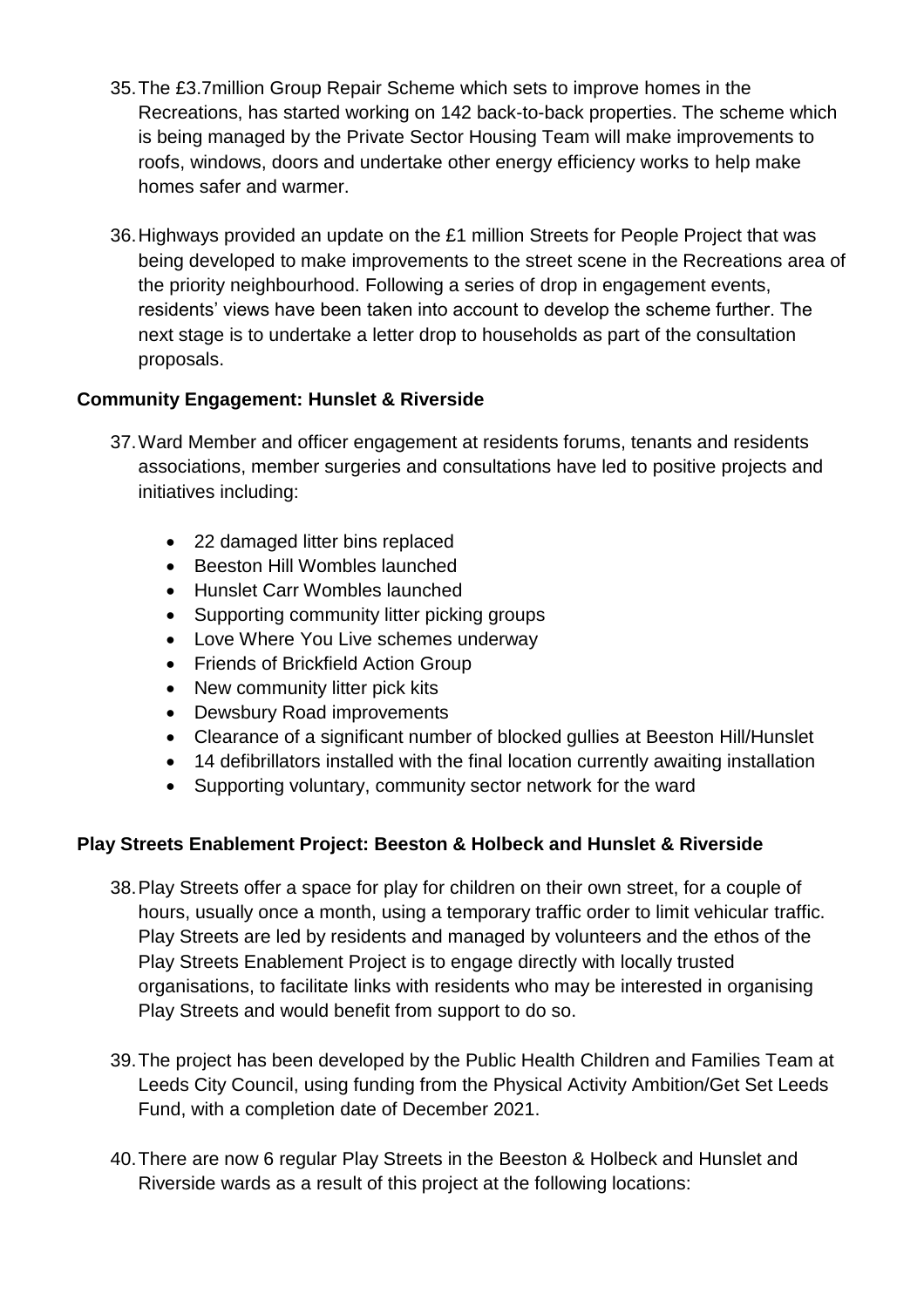- Barton Road/Barton Place
- Maud Avenue
- Westbourne Avenue
- Disraeli Terrace/Biswell Street
- Lodge Lane
- Crosby Place

#### **Community Engagement: Middleton Park**

- 41.The community consultation for the New Forest Village Plantation improvements went ahead at St George's Community Hub in late September. The event was used to feedback the findings of the initial Plantation Improvements survey and provide residents with the opportunity to discuss their ideas and priorities with the Parks & Countryside Team. Large maps of the greenspace, stickers and post-it notes allowed for creative and engaging conversations to take place, particularly with young people.
- 42.Over 25 residents attended the event throughout the day and the Parks & Countryside Team were able to affirm residents' priorities and key locations for action. A Greenspace Improvement Plan will now be drafted in conjunction with ward members and fed back to residents for their ongoing involvement.
- 43.Middleton Leisure Centre is set to open its 3G football pitches to local young people on Friday evening's, starting in late October. The 'free play' sessions will be led by LCC Youth Service and will involve engagement from the local Neighbourhood Policing Team. This partnership initiative has developed in response to recent youth anti-social behaviour and criminal damage at the leisure centre.

#### **Middleton Park Neighbourhood Improvement Board**

44.Middleton Park Neighbourhood Improvement Board used to meet every quarter to drive forward partnership projects focused around ward-based improvements. In response to the wide variety of partnership projects in the ward and the pace at which neighbourhood improvements need to be implemented, the board has been replaced by monthly ward-based briefings. These monthly task and finish style meetings provide a regular space in which partners can come together to drive projects forward at pace.

#### **Neighbourhood Centres Co-ordinator**

45.The Neighbourhood Centres Co-ordinator undertakes annual counts of vacant units in all district centres. These are only vacant premises in the district centres and of course figures constantly vary as people are constantly occupying or leaving premises. The annual autumn count provided a view of general trends and so far this year, despite the dire predictions following lockdowns, the number of occupied premises is holding up.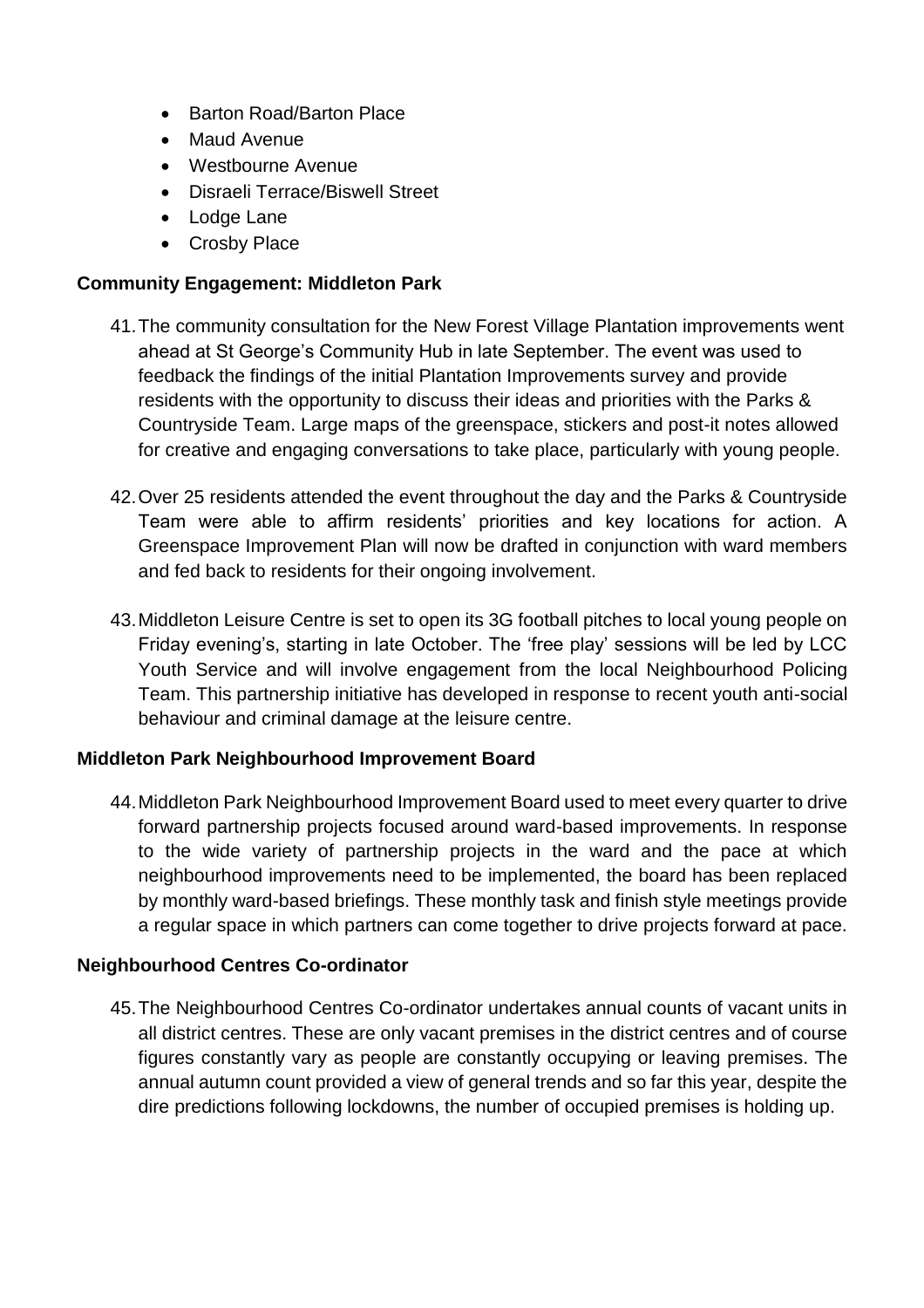- 46.The Dewsbury Road Town Team has been very active and increasingly developing a very positive working relationship with Councillors and partners on initiatives to further benefit the shopping area, including additional litter bins and suggestions for ongoing improvement to cycleways. Also progressing are the Town & District Centres projects for Dewsbury Road which include planting, artwork, a pram shelter, benches and cycle racks. It is hoped all these projects will be completed before summer 2022.
- 47.The street furniture at Middleton Circus is to be repainted using Welcome Back to High Streets funding, obtained from Central Government. A contractor has been appointed and the work will be carried out in early spring 2022.
- 48.Belle Isle Tenants & Residents Association is working with Regeneration to repaint some of the Council shopfronts. Work on this is expected to start soon.
- 49.The Middleton Park Traders Group is preparing for its next meeting. This will be the first one it has held since the start of lockdown. Items to be discussed include ways forward with the planters on Middleton Circus as Parks & Countryside are unable to maintain them. It has been agreed with Parks & Countryside that some of the planters will be relocated to other locations away from the shopping area, for maintenance by community groups and schools.

# **Community Engagement: Social Media**

1. *Appendix 1* provides information on posts and details recent social media activity for the Inner South Community Committee Facebook page and COVID-19 Facebook Groups.

# **Corporate Considerations**

# **Consultation and Engagement**

2. The Community Committee has, where applicable, been consulted on information detailed within the report.

# **Equality and Diversity/Cohesion and Integration**

3. All work that the Communities Team are involved in is assessed in relation to Equality, Diversity, Cohesion and Integration. In addition, the Communities Team ensures that the wellbeing process for funding of projects complies with all relevant policies and legislation.

# **Council Polices and City Priorities**

- 4. Projects that the Communities Team are involved in are assessed to ensure that they are in line with Council and City priorities as set out in the following documents:
	- Vision for Leeds 2011 30
	- Best City Plan
	- Health and Wellbeing City Priorities Plan